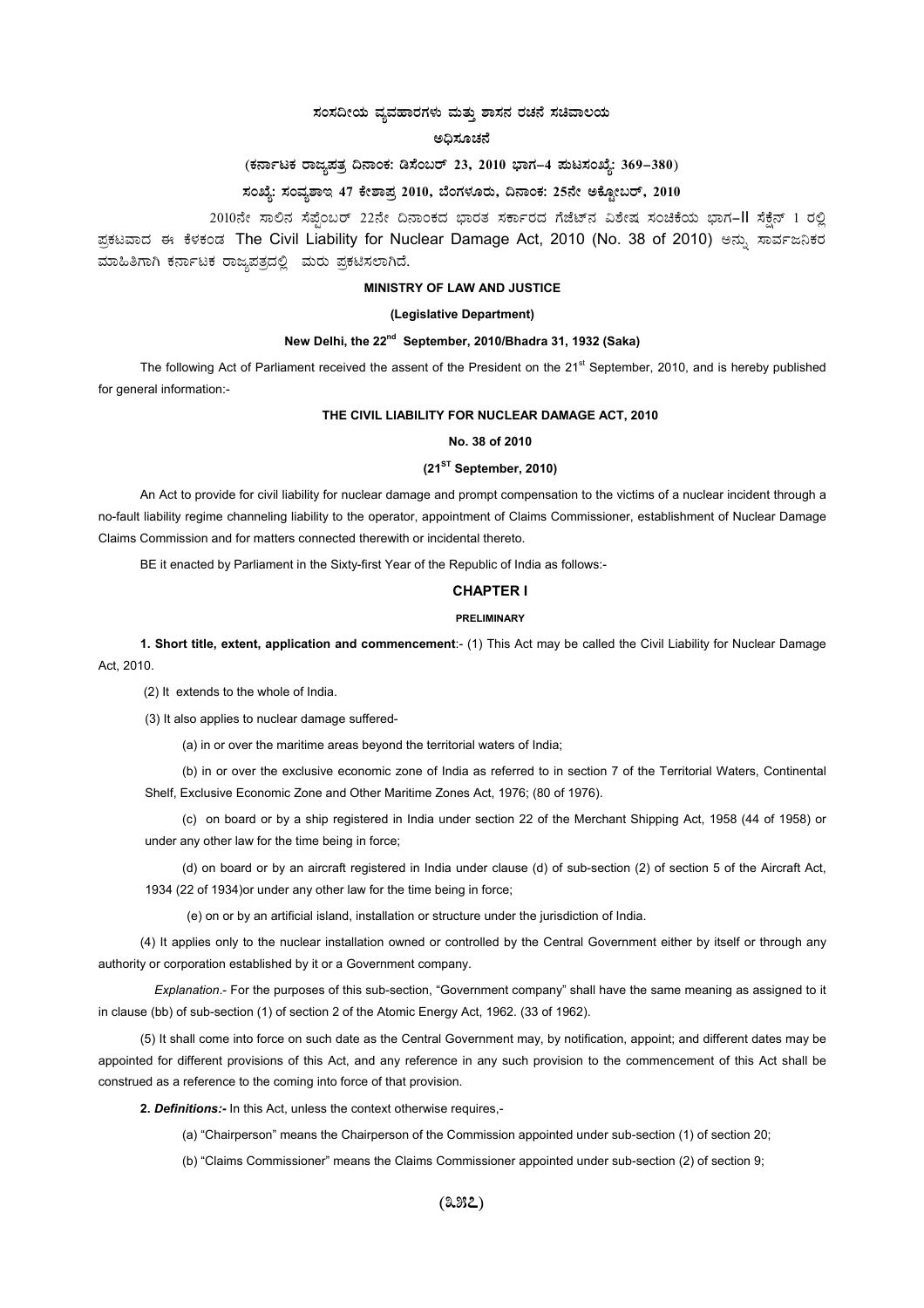(c) "Commission" means the Nuclear Damage Claims Commission established under section 19;

(d) "environment" shall have the same meaning as assigned to it in clause (a) of section 2 of the Environment (Protection) Act, 1986; (29 of 1986).

(e) "Member " means a Member of the Commission appointed under sub-section (1) of section 20;

(f) "notification" means a notification published in the Official Gazette and the term "notify" shall be construed accordingly;

(g) "nuclear damage" means-

(i) loss of life or personal injury (including immediate and long term health impact) to a person; or

(ii) loss of, or damage to, property, caused by or arising out of a nuclear incident, and includes each of the following to the extent notified by the Central Government;

(iii) any economic loss, arising from the loss or damage referred to in sub-clauses (i) or (ii) and not included in the claims made under those sub-clauses, if incurred by a person entitled to claim such loss or damage;

(iv) costs of measures of reinstatement of impaired environment caused by a nuclear incident, unless such impairment is insignificant, if such measures are actually taken or to be taken and not included in the claims made under sub-clause (ii);

(v) loss of income derived from an economic interest in any use or enjoyment of the environment, incurred as a result of a significant impairment of that environment caused by a nuclear incident, and not included in the claims under sub-clause (ii);

(vi) the costs of preventive measures, and further loss or damage caused by such measures;

(vii) any other economic loss, other than the one caused by impairment of the environment referred to in subclauses (iv) and (v), in so far as it is permitted by the general law on civil liability in force in India and not claimed under any such law,

in the case of sub-clauses (i) to (v) and (vii) above, to the extent the loss or damage arises out of, or results from, ionizing radiation emitted by any source of radiation inside a nuclear installation, or emitted from nuclear fuel or radioactive products or waste in, or of, nuclear material coming from, originating in, or sent to, a nuclear installation, whether so arising from the radioactive properties of such matter, or from a combination of radioactive properties with toxic, explosive or other hazardous properties of such matter;

(h) "nuclear fuel" means any material which is capable of producing energy by a self-sustaining chain process of nuclear fission;

(i) "nuclear incident" means any occurrence or series of occurrences having the same origin which causes nuclear damage or, but only with respect to preventive measures, creates a grave and imminent threat of causing such damage;

(j) "nuclear installation" means-

(A) any nuclear reactor other than one with which a means of transport is equipped for use as a source of power, whether for propulsion thereof or for any other purpose;

(B) any facility using nuclear fuel for the production of nuclear material, or any facility for the processing of nuclear material, including re-processing of irradiated nuclear fuel; and

(C) any facility where nuclear material is stored (other than storage incidental to the carriage of such material).

*Explanation.-*For the purpose of this clause, several nuclear installations of one operator which are located at the same site shall be considered as a single nuclear installation;

(k) "nuclear material" means and includes-

(i) nuclear fuel (other than natural uranium or depleted uranium) capable of producing energy by a selfsustaining chain process of nuclear fission outside a nuclear reactor, either by itself or in combination with some other material; and

(ii) radioactive products or waste: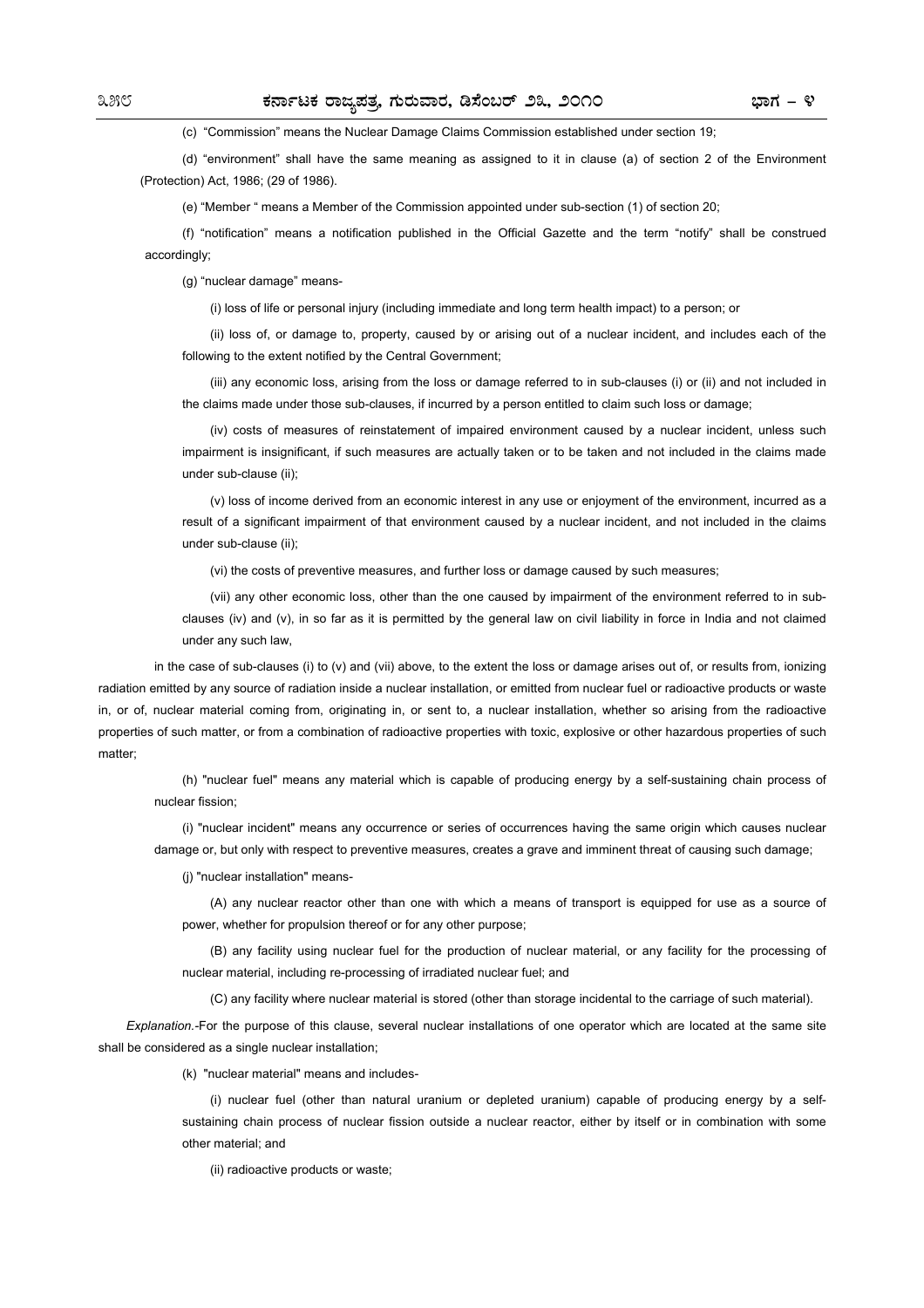(l) "nuclear reactor" means any structure containing nuclear fuel in such an arrangement that a self-sustaining chain process of nuclear fission can occur therein without an additional source of neutrons;

(m) "operator", in relation to a nuclear installation, means the Central Government or any authority or corporation established by it or a Government company who has been granted a license pursuant to the Atomic Energy Act, 1962 (33 of 1962) for the operation of that installation;

(n) "prescribed" means prescribed by rules made under this Act;

(o) "preventive measures" means any reasonable measures taken by a person after a nuclear incident has occurred to prevent or minimise damage referred to in sub-clauses (i) to (v) and (vii) of clause (g), subject to the approval of the Central Government;

(p) "radioactive products or waste" means any radioactive material produced in, or any material made radioactive by exposure to, the radiation incidental to the production or utilisation of nuclear fuel, but does not include radioisotopes which have reached the final stage of fabrication so as to be usable for any scientific, medical, agricultural, commercial or industrial purpose;

(q) "Special Drawing Rights" means Special Drawing Rights as determined by the International Monetary Fund.

## **CHAPTER II**

### **LIABILITY FOR NUCLEAR DAMAGE**

**3. Atomic Energy Regulatory Board to notify nuclear incident:-** (1) The Atomic Energy Regulatory Board constituted under the Atomic Energy Act, 1962 (33 of 1962) shall, within a period of fifteen days from the date of occurrence of a nuclear incident, notify such nuclear incident:

Provided that where the Atomic Energy Regulatory Board is satisfied that the gravity of threat and risk involved in a nuclear incident is insignificant, it shall not be required to notify such nuclear incident.

(2) The Atomic Energy Regulatory Board shall, immediately after the notification under sub-section (1) is issued, cause wide publicity to be given to the occurrence of such nuclear incident, in such manner as it may deem fit .

**4. Liability of operator :-** (1) The operator of the nuclear installation shall be liable for nuclear damage caused by a nuclear incident -

(a) in that nuclear installation; or

(b) involving nuclear material coming from, or originating in, that nuclear installation and occurring before -

(i) the liability for nuclear incident involving such nuclear material has been assumed, pursuant to a written agreement, by another operator; or

(ii) another operator has taken charge of such nuclear material; or

(iii) the person duly authorised to operate a nuclear reactor has taken charge of the nuclear material intended to be used in that reactor with which means of transport is equipped for use as a source of power, whether for propulsion thereof or for any other purpose; or

(iv) such nuclear material has been unloaded from the means of transport by which it was sent to a person within the territory of a foreign State; or

(c) involving nuclear material sent to that nuclear installation and occurring after-

(i) the liability for nuclear incident involving such nuclear material has been transferred to that operator, pursuant to a written agreement, by the operator of another nuclear installation; or

(ii) that operator has taken charge of such nuclear material; or

(iii) that operator has taken charge of such nuclear material from a person operating a nuclear reactor with which a means of transport is equipped for use as a source of power, whether for propulsion thereof or for any other purpose; or

(iv) such nuclear material has been loaded, with the written consent of that operator, on the means of transport by which it is to be carried from the territory of a foreign State.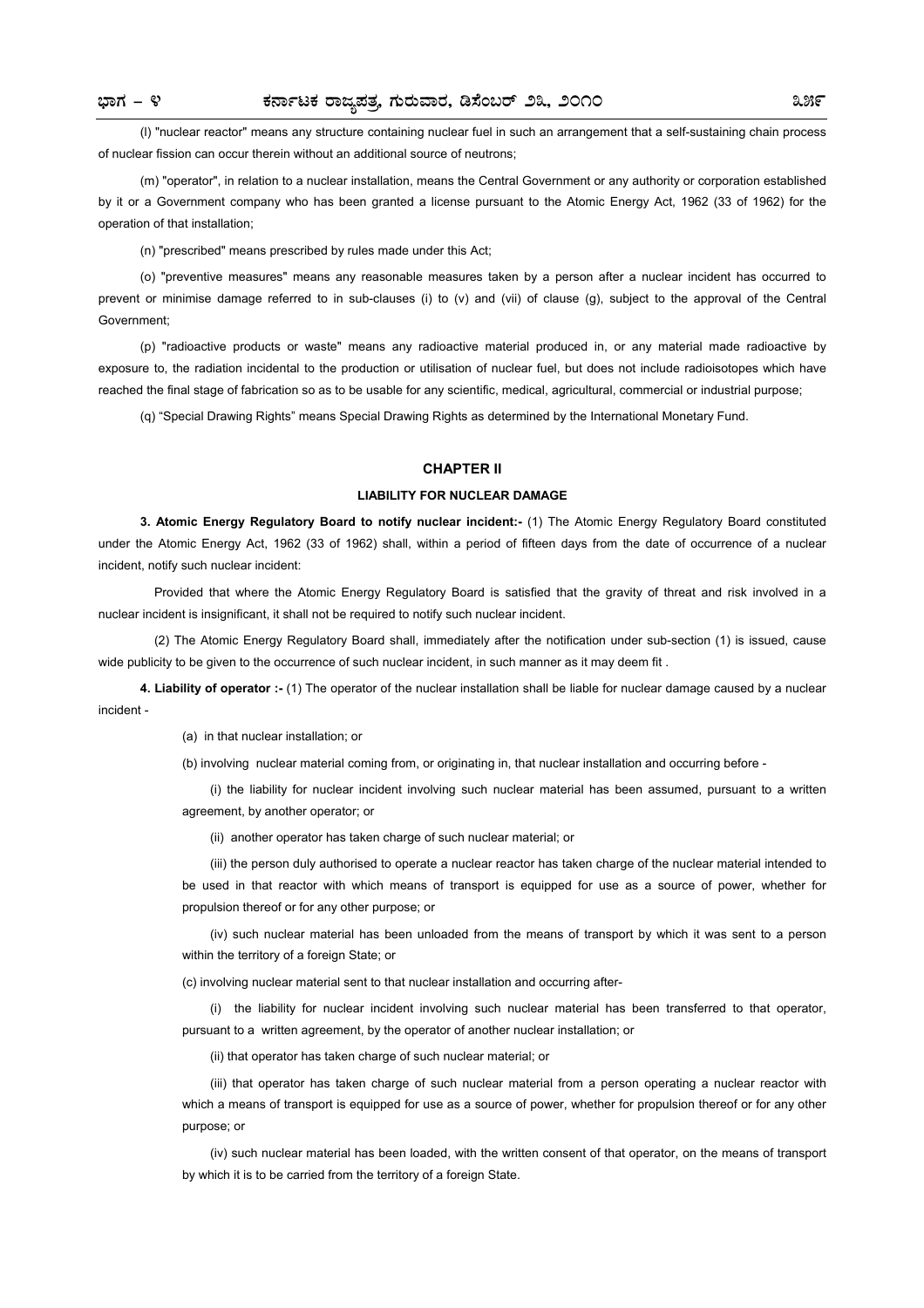(2) Where more than one operator is liable for nuclear damage, the liability of the operators so involved shall, in so far as the damage attributable to each operator is not separable, be joint and several:

Provided that the total liability of such operators shall not exceed the extent of liability specified under sub-section (2) of section 6.

(3) Where several nuclear installations of one and the same operator are involved in a nuclear incident, such operator shall, in respect of each such nuclear installation, be liable to the extent of liability specified under sub-section (2) of section 6.

(4) The liability of the operator of the nuclear installation shall be strict and shall be based on the principle of no-fault liability.

*Explanation.-* For the purposes of this section,-

(a) where nuclear damage is caused by a nuclear incident occurring in a nuclear installation on account of temporary storage of material- in-transit in such installation, the person responsible for transit of such material shall be deemed to be the operator;

(b) where a nuclear damage is caused as a result of nuclear incident during the transportation of nuclear material, the consignor shall be deemed to be the operator;

(c) where any written agreement has been entered into between the consignor and the consignee or, as the case may be, the consignor and the carrier of nuclear material, the person liable for any nuclear damage under such agreement shall be deemed to be the operator;

(d) where both nuclear damage and damage other than nuclear damage have been caused by a nuclear incident or, jointly by a nuclear incident and one or more other occurrences, such other damage shall, to the extent it is not separable from the nuclear damage, be deemed to be a nuclear damage caused by such nuclear incident.

**5. Operator not liable in certain circumstances:-** (1) An operator shall not be liable for any nuclear damage where such damage is caused by a nuclear incident directly due to-

(i) a grave natural disaster of an exceptional character; or

(ii) an act of armed conflict, hostility, civil war, insurrection or terrorism.

(2) An operator shall not be liable for any nuclear damage caused to-

(i) the nuclear installation itself and any other nuclear installation including a nuclear installation under construction, on the site where such installation is located; and

(ii) to any property on the same site which is used or to be used in connection with any such installation; or

(iii) to the means of transport upon which the nuclear material involved was carried at the time of nuclear incident:

Provided that any compensation liable to be paid by an operator for a nuclear damage shall not have the effect of reducing the amount of his liability in respect of any other claim for damage under any other law for the time being in force.

(3) Where any nuclear damage is suffered by a person on account of his own negligence or from his own acts of commission or omission, the operator shall not be liable to such person.

**6. Limits of liability:-** (1) The maximum amount of liability in respect of each nuclear incident shall be the rupee equivalent of three hundred million Special Drawing Rights or such higher amount as the Central Government may specify by notification:

Provided that the Central Government may take additional measures, where necessary, if the compensation to be awarded under this Act exceeds the amount specified under this sub-section.

(2) The liability of an operator for each nuclear incident shall be-

- (a) in respect of nuclear reactors having thermal power equal to or above ten MW, rupees one thousand five hundred crores;
- (b) in respect of spent fuel reprocessing plants, rupees three hundred crores;

(c) in respect of the research reactors having thermal power below ten MW, fuel cycle facilities other than spent fuel reprocessing plants and transportation of nuclear materials, rupees one hundred crores:

Provided that the Central Government may review the amount of operator's liability from time to time and specify, by notification, a higher amount under this sub-section: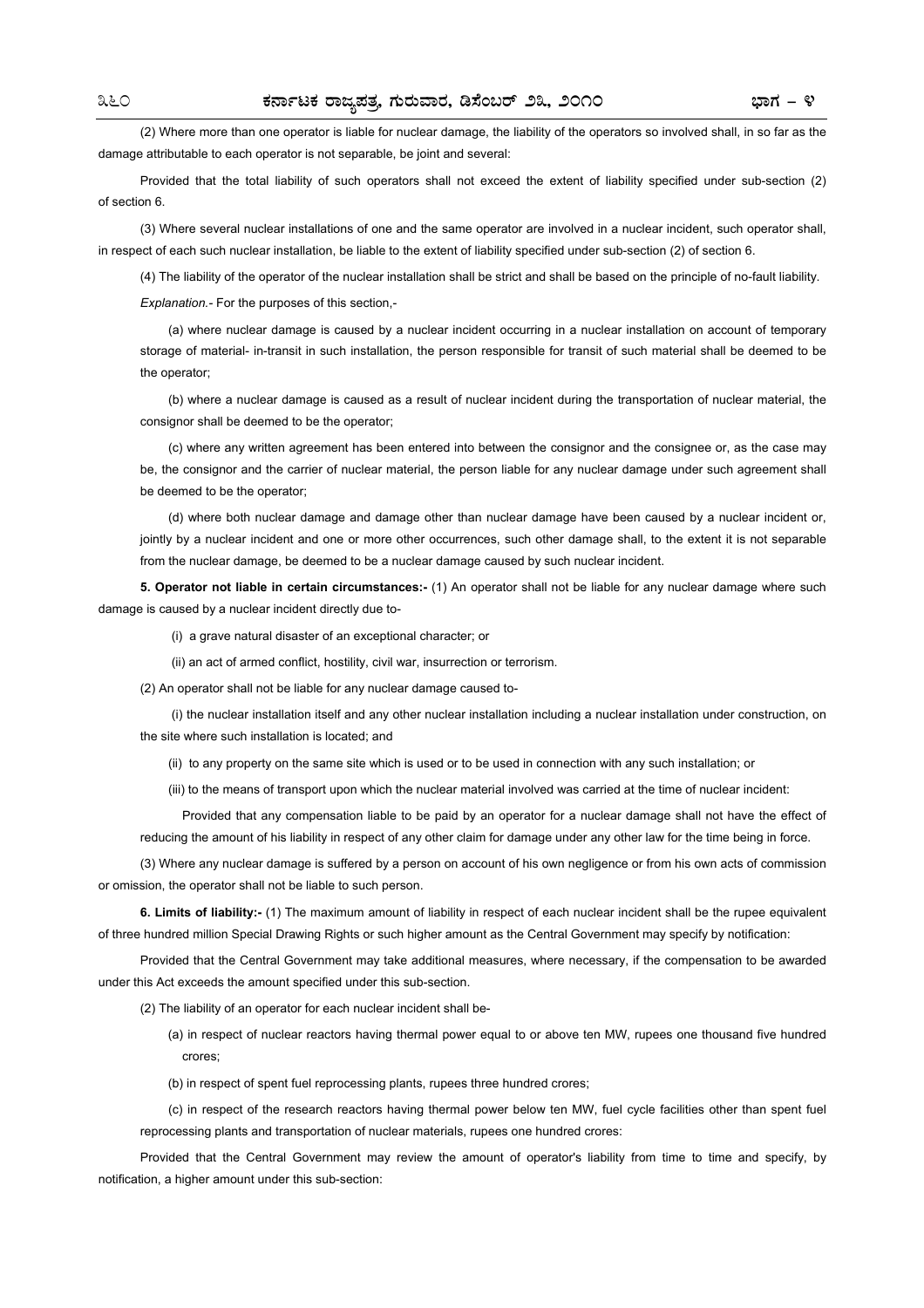Provided further that the amount of liability shall not include any interest or cost of proceedings.

**7. Liability of Central Government :-** (1) The Central Government shall be liable for nuclear damage in respect of a nuclear incident -

(a) where the liability exceeds the amount of liability of an operator specified under sub-section (2) of section 6, to the extent such liability exceeds such liability of the operator;

(b) occurring in a nuclear installation owned by it; and

(c) occurring on account of causes specified in clauses (i) and (ii) of sub-section (1) of section 5:

Provided that the Central Government may, by notification, assume full liability for a nuclear installation not operated by it if it is of the opinion that it is necessary in public interest.

(2) For the purpose of meeting part of its liability under clause (a) or clause (c) of sub-section (1), the Central Government may establish a fund to be called the Nuclear Liability Fund by charging such amount of levy from the operators, in such manner, as may be prescribed,

**8. Operator to maintain insurance or financial securities:-** (1) The operator shall, before he begins operation of his nuclear installation, take out insurance policy or such other financial security or combination of both, covering his liability under subsection (2) of section 6, in such manner as may be prescribed.

(2) The operator shall from time to time renew the insurance policy or other financial security referred to in sub-section (1), before the expiry of the period of validity thereof.

(3) The provisions of sub-sections (1) and (2) shall not apply to a nuclear installation owned by the Central Government,

Explanation.-For the purposes of this section, "financial security" means a contract of indemnity or guarantee, or shares or bonds or such instrument as may be prescribed or any combination thereof.

#### **CHAPTER III**

#### **CLAIMS COMMISSIONER**

**9. Compensation for nuclear damage and its adjudication:-** (1) whoever suffers nuclear damage shall be entitled to claim compensation in accordance with the provisions of this Act.

(2) For the purposes of adjudicating upon claims for compensation in respect of nuclear damage, the Central Government shall, by notification, appoint one or more Claims Commissioners for such area, as may be specified in that notification.

**10. Qualifications for appointment as Claims Commissioner:-** A person shall not be qualified for appointment as a Claims Commissioner unless he-

(a) is, or has been, a District Judge; or

(b) in the service of the Central Government and has held the post not below the rank of Additional Secretary to the Government of India or any other equivalent post in the Central Government.

**11. Salary, allowances and other terms and conditions of service of Claims Commissioner:-** The salary and allowances payable to and other terms and conditions of service of Claims Commissioner shall be such as may be prescribed.

**12. Adjudication procedure and powers of Claims Commissioner:-** (1) For the purposes of adjudication of claims under this Act, the Claims Commissioner shall follow such procedure as may be prescribed.

(2) For the purpose of holding inquiry, the Claims Commissioner may associate with him such persons having expertise in the nuclear field or such other persons and in such manner as may be prescribed.

(3) Where any person is associated under sub-section (2), he shall be paid such remuneration, fee or allowance, as may be prescribed.

(4) The Claims Commissioner shall, for the purposes of discharging his functions under this Act, have the same powers as are vested in a civil court under the Code of Civil Procedure, 1908,(5 of 1908) while trying a suit, in respect of the following matters, namely:- (a) summoning and enforcing the attendance of any person and examining him on oath;

(b) the discovery and production of documents;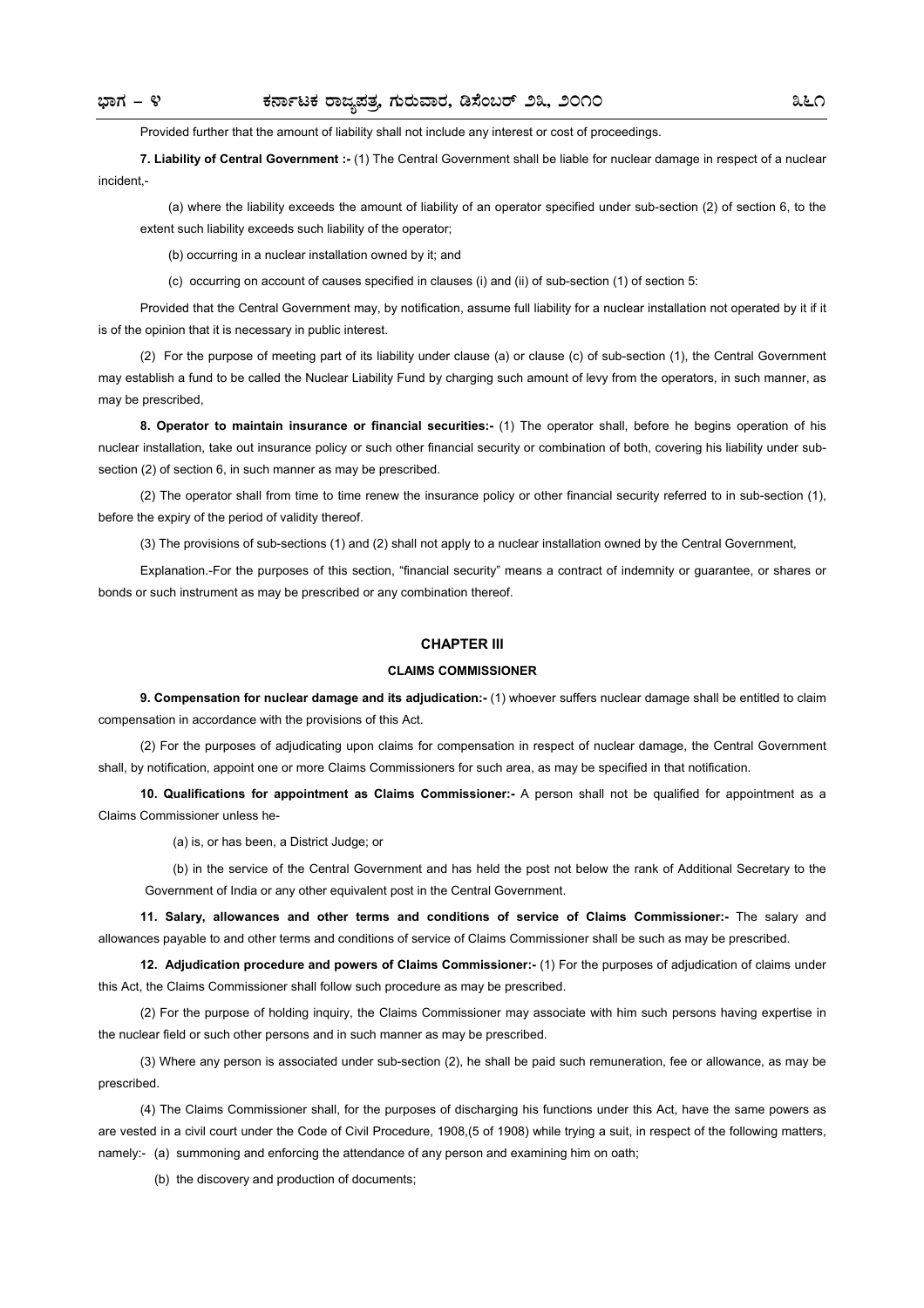(c) receiving evidence on affidavits;

(d) requisitioning any public record or copies thereof from any court or office;

(e) issuing of commission for the examination of any witness;

(f) any other matter which may be prescribed.

(5) The Claims Commissioner shall be deemed to be a civil court for the purposes of section 195 and Chapter XXVI of the Code of Criminal Procedure, 1973 (2 of 1974).

## **CHAPTER IV**

## **CLAIMS AND AWARDS**

**13. Inviting application for claims by Claims Commissioner:-** After the notification of nuclear incident under sub-section (1) of section 3, the Claims Commissioner, having jurisdiction over the area, shall cause wide publicity to be given, in such manner as he deems fit, for inviting applications for claiming compensation for nuclear damage.

**14. Person entitled to make application for nuclear damage:-** An application for compensation before the Claims Commissioner or the Commission, as the case may be, in respect of nuclear damage may be made by-

- (a) a person who has sustained injury; or
- (b) the owner of the property to which damage has been caused; or
- (c) the legal representatives of the deceased; or
- (d) any agent duly authorised by such person or owner or legal representatives,

**15. Procedure for making application before Claims Commissioner :- (1)** Every application for compensation before the Claims Commissioner for nuclear damage shall be made in such form, containing such particulars and accompanied by such documents, as may be prescribed.

(2) Subject to the provisions of section 18, every application under sub-section (1) shall be made within a period of three years from the date of knowledge of nuclear damage by the person suffering such damage.

**16. Award by Claims Commissioner :-** (1) On receipt of an application under sub-section (1) of section 15, the Claims Commissioner shall, after giving notice of such application to the operator and affording an opportunity of being heard to the parties, dispose of the application within a period of three months from the date of such receipt and make an award accordingly.

(2) While making an award under this section, the Claims Commissioner shall not take into consideration any benefit, reimbursement or amount received by the applicant in pursuance of contract of insurance taken by him or for members of his family or otherwise.

(3) Where an operator is likely to remove or dispose of his property with the object of evading payment by him of the amount of the award, the Claims Commissioner may, in accordance with the provisions of rules 1 to 4 of Order XXXIX of the First Schedule to the Code of Civil Procedure, 1908, (5 of 1908) grant a temporary injunction to restrain such act.

(4) The Claims Commissioner shall arrange to deliver copies of the award10 the parties within a period of fifteen days from the date of the award.

(5) Every award made under sub-section (1) shall be final.

**17. Operator's right of recourse :-** The operator of the nuclear installation, after paying the compensation for nuclear damage in accordance with section 6, shall have a right of recourse where-

(a) such right is expressly provided for in a contract in writing;

(b) the nuclear incident has resulted as a consequence of an act of supplier or his employee, which includes supply of equipment or material with patent or latent defects or sub-standard services;

(c) the nuclear incident has resulted from the act of commission or omission of an individual done with the intent to cause nuclear damage.

**18. Extinction of right to claim :-** The right to claim compensation for nuclear damage shall extinguish, if such claim is not made within a period of-

(a) ten years, in the case of damage to property;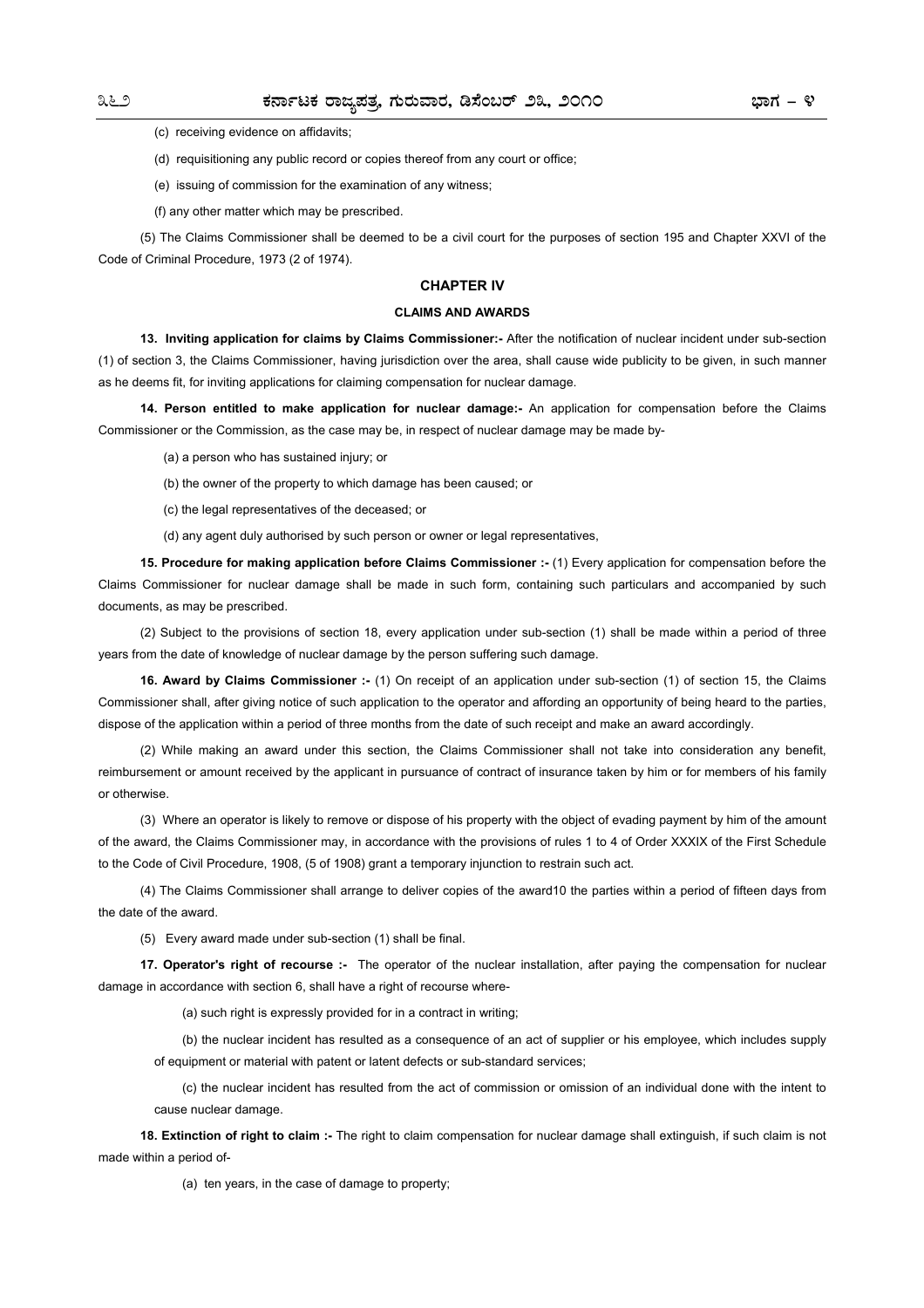(b) twenty years, in the case of personal injury to any person, from the date of occurrence of the incident notified under sub-section (1) of section 3:

Provided that where a nuclear damage is caused by a nuclear incident involving nuclear material which, prior to such nuclear incident, had been stolen, lost, jettisoned or abandoned, the said period of ten years shall be computed from the date of such nuclear incident, but, in no case, it-shall exceed a period of twenty years from the date of such theft, loss, jettison or abandonment.

#### **CHAPTER V**

### **NUCLEAR DAMAGE CLAIMS COMMISSION**

**19. Establishment of Nuclear Damage Claims Commission :-** Where the Central Government, having regard to the injury or damage caused by a nuclear incident, is of the opinion that it is expedient in public interest that such claims for such damage to be adjudicated by the Commission instead of a Claims Commissioner, it may, by notification, establish a Commission for the purpose of this Act.

**20. Composition of Commission :-** (1) The Commission shall consist of a Chairperson and such other Members, not exceeding six, as the Central Government may, by notification, appoint.

(2) The Chairperson and other Members of the Commission shall be appointed on the recommendation of a Selection Committee consisting of three experts from amongst the persons having at least thirty years of experience in nuclear science and a retired Supreme Court Judge.

(3) A person shall not be qualified for appointment as the Chairperson of the Commission unless he has attained the age of fifty-five years and is or has been or qualified to be a Judge of a High Court:

Provided that no appointment of a sitting judge shall be made except after consultation with the Chief Justice of India.

(4) A person shall not be qualified for appointment as a Member unless he has attained the age of fifty-five years and-

(a) has held or is holding or qualified to hold, the post of Additional Secretary to 'the Government of India or any other equivalent post in the Central Government and possesses special knowledge in law relating to nuclear liability arising out of nuclear incident; or

(b) has been a Claims Commissioner for five years.

**21. Term of office:-** The Chairperson or a Member, as the case may be, shall hold office as such for a term of three years from the date on which he enters upon his office and shall be eligible for re-appointment for another term of three years:

Provided that no person shall hold office as such Chairperson or Member after he has attained the age of sixty-seven years.

**22. Salary, allowances and other terms and conditions of service of Chairperson and Members:-** The salary and allowances payable to and other terms and conditions of service, including pension, gratuity and other retirement benefits, of the Chairperson and other Members shall be such as may be prescribed:

Provided that no salary, allowances and other terms and conditions of service of the Chairperson or other Members shall be varied to his disadvantage after his appointment.

**23. Filling up of vacancies:-** If, for reasons other than temporary absence, any vacancy occurs in the office of the Chairperson or Member, as the case may be, the Central Government shall appoint another person in accordance with the provisions of this Act to fill such vacancy and the proceedings may be continued before the Commission from the stage at which it was, before the vacancy is filled.

**24. Resignation and removal:-** (1) The Chairperson or a Member may, by a notice in writing under his hand addressed to the Central Government, resign his office:

Provided that the Chairperson or the Member shall, unless he is permitted by the Central Government to relinquish his office sooner, continue to hold office until the expiry of three months from the date of receipt of such notice or until a person duly appointed as his successor enters upon his office or until the expiry of his term of office, whichever is earlier.

(2) The Central Government shall remove from office the Chairperson or a Member who-

(a) has been adjudged an insolvent; or

(b) has been convicted of an offence which, in the opinion of the Central Government, involves moral turpitude; or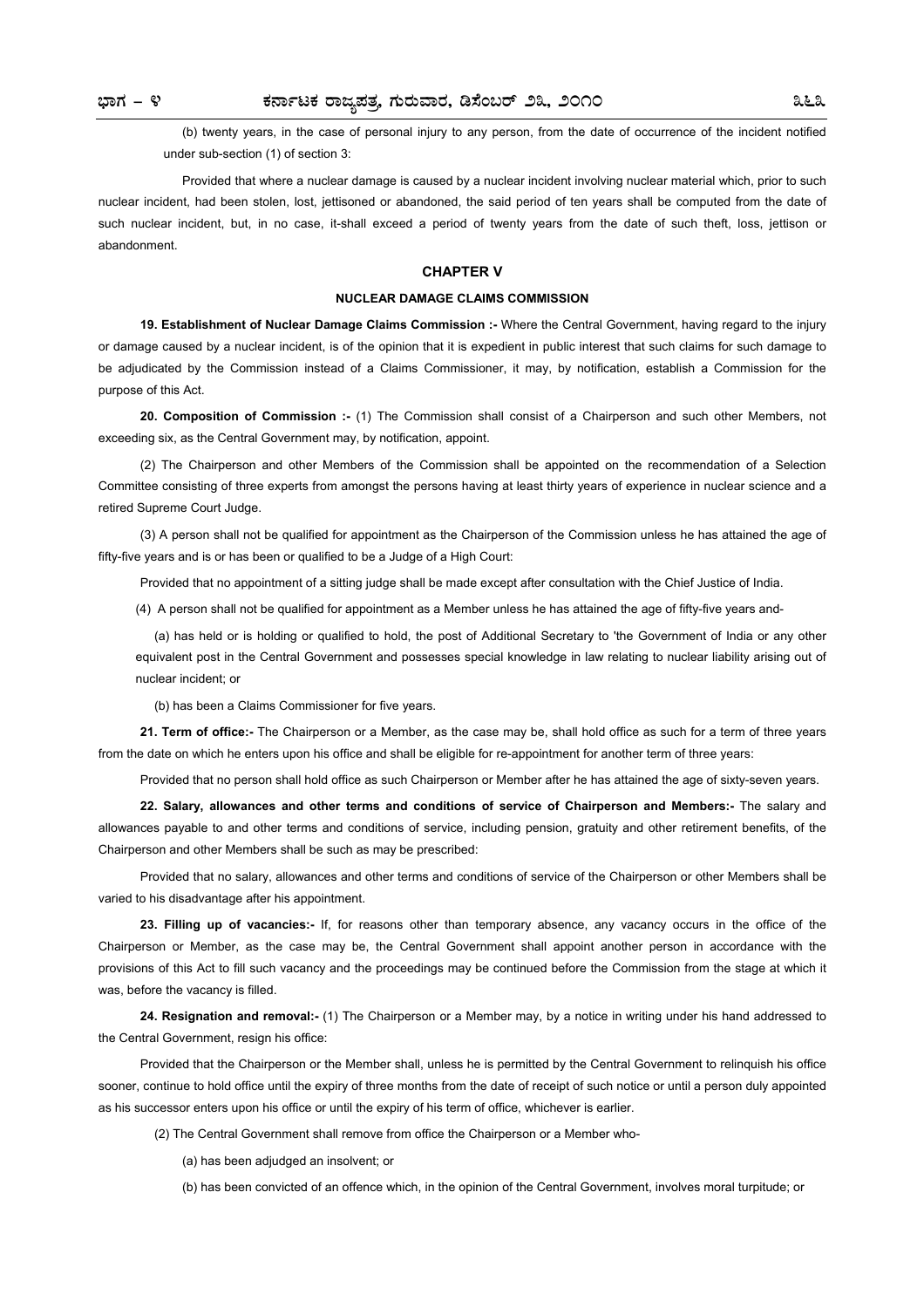(c) has become physically or mentally incapable of acting as a Member; or

(d) has acquired such financial or other interest as is likely to affect prejudicially his functions as a Member; or

(e) has so abused his position as to render his continuance in office detrimental to the public interest:

Provided that no Member shall be removed under clause (d) or clause (e) unless he has been given an opportunity of being heard in the matter.

**25. Chairperson or Member deemed to retire from service:-** A person who, immediately before the date of assuming office as a Chairperson or a Member, was in service of the Government, shall be deemed to have retired from service on the date on which he enters upon office as such, but his subsequent service as the Chairperson or a Member shall be reckoned as continuing approved service counting for pension in service to which he belonged.

**26. Suspension of pension:-** If a person who, immediately before the date of assuming office as the Chairperson or a Member was in receipt of or being eligible so to do, has opted to draw, a pension, other than a disability or wound pension, in respect of any previous service under the Central Government, his salary in respect of service as the Chairperson or a Member shall be reduced--

(a) by the amount of that pension; and

(b) If he had, before assuming office, received, in lieu of a portion of the pension due to him in respect of such previous service, the commuted value thereof, by the amount of that portion of the pension.

**27. Prohibition of acting as arbitrator:-** No person shall, while holding office as a Chairperson or a Member, act as an arbitrator in any matter.

**28. Prohibition of practice. On ceasing to hold office:-** the Chairperson or a Member shall not appear, act or plead before the Commission.

**29. Powers of Chairperson:-** The Chairperson shall have the power of superintendence in the general administration of the Commission and exercise such powers as may be prescribed.

**30. Officers and other employees of Commission:-** (I) The Central Government shall provide the Commission with such officers and other employees as it may deem fit.

(2) The salary and allowances payable to and the terms and other conditions of service of officers and other employees of the Commission shall be such as may be prescribed.

**31. Application for compensation before Commission:-** (1) Every application for compensation before the Commission for nuclear damage shall be made in such form, containing such particulars and accompanied by such documents, as may be prescribed.

(2) Subject to the provisions of section 18, every application under sub-section (1) shall be made within a period of three years from the date of knowledge of nuclear damage by the person suffering such damage.

**32. Adjudication procedure and powers of Commission:-** (1) The Commission shall have original jurisdiction to adjudicate upon every application for compensation filed before it under sub-section (1) of section 31 or transferred to it under section 33 as the case may be.

(2) Upon transfer of cases to the Commission under section 33, the Commission shall hear such applications from the stage at which it was before such transfer.

(3) The Chairperson may constitute benches comprising of not more than three Members of the Commission for the purpose of hearing of claims and any decision thereon shall be rendered by a majority of the Members hearing such claims.

(4) The Commission shall not be bound by the procedure laid down in the Code of Civil Procedure, 1908 (5 of 1908) but shall be guided by the principles of natural justice and subject to the other provisions of this Act and of any rules made thereunder, the Commission shall have the rower to regulate its own procedure including the places and the times at which it shall have its sittings.

(5) The Commission shall have, for the purposes of discharging its functions under this Act, the same powers as are vested in a civil court under the Code of Civil Procedure, 1908, (5 of 1908) while trying a suit, in respect of the following matters, namely:-

(a) summoning and enforcing the attendance of any person and examining him on oath;

(b) the discovery and production of documents;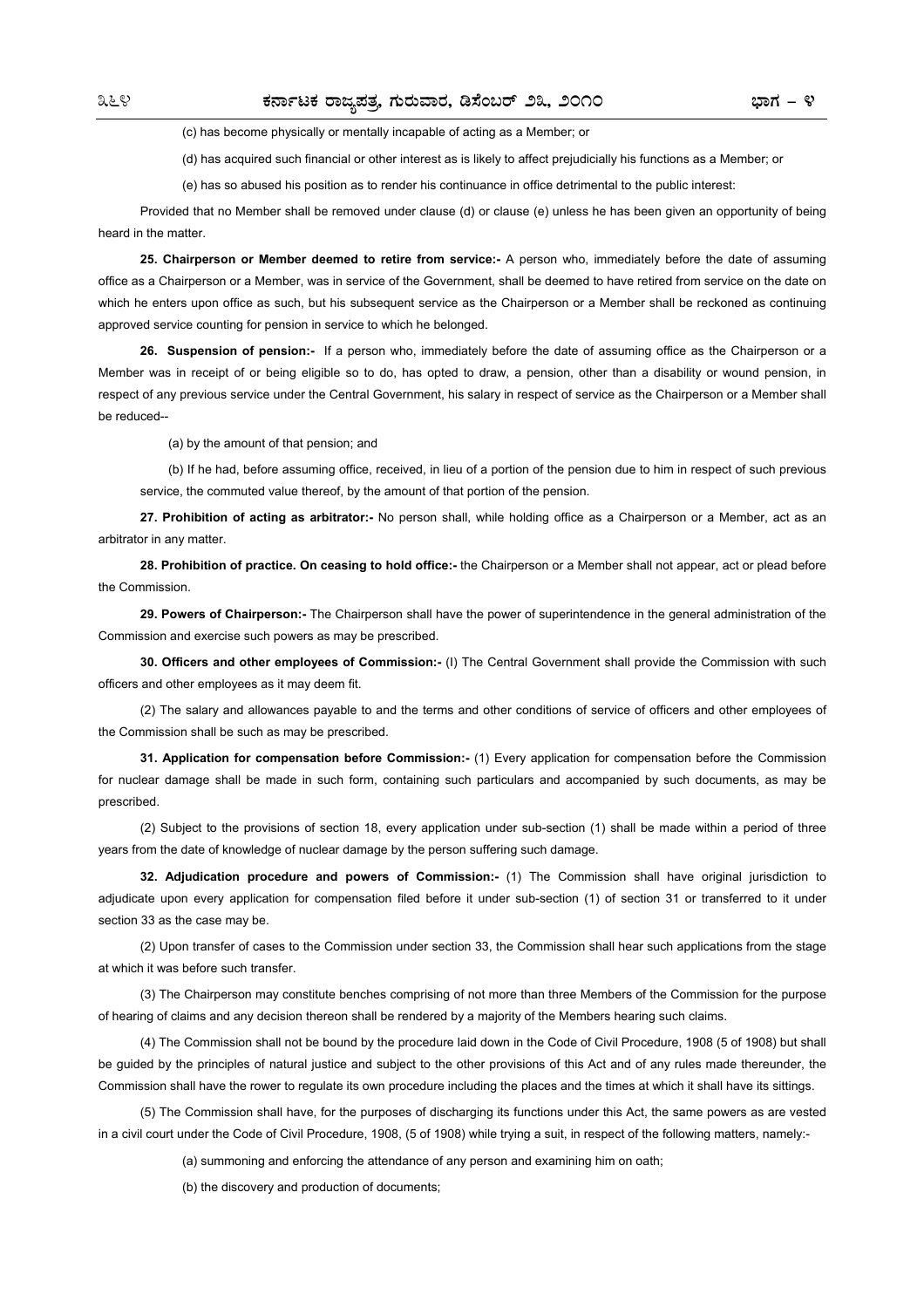(c) receiving evidence on affidavits;

(d) requisitioning any public record or copies thereof from any court or office:

(e) issuing of commission for the examination of any witness;

(f) any other matter which may be prescribed.

(6) The Commission shall, after giving notice of application to the operator and after affording an opportunity of being heard to the parties, dispose of such application within a period of three months from the date of such receipt and make an award accordingly.

(7) While making an award under this section, the Commission shall not take into consideration any benefit, reimbursement or amount received by the applicant in pursuance of any contract of insurance or otherwise.

(8) Where an operator is likely to remove or dispose of his property with the object of evading payment by him of the amount of the award, the Commission may, in accordance with the provisions of rules 1 to 4 of Order XXXIX of the First Schedule to the Code of Civil Procedure, 1908 (5 of 1908), grant a temporary injunction to restrain such act.

(9) The Commission shall arrange to deliver copies of the award to the parties concerned within a period of fifteen days from the date of such award.

(10) Every award made under sub-section (6) shall be final.

**33. Transfer of pending cases to Commission:-** Every application for compensation pending before the Claims Commissioner immediately before the date of establishment of the Commission under section 19 shall stand transferred on that date to the Commission.

**34. Proceedings before Claims Commissioner or Commission to be judicial proceedings:-** Every proceeding before the Claims Commissioner or the Commission under this Act shall be deemed to be judicial proceeding within the meaning of sections 193, 219 and 228 of (45 of 1860), and for the purposes of section 196 of, the Indian Penal Code.

**35. Exclusion of Jurisdiction of civil courts:-** Save as otherwise provided in section 46, no civil court (except the Supreme Court and a High Court exercising jurisdiction under articles 226 and 227 of the Constitution) shall have jurisdiction to entertain any suit or proceedings in respect of any matter which the Claims Commissioner or the Commission, as the case may be, is empowered to adjudicate under this Act and no injunction shall be granted by any court or other authority in respect of any action taken or to be taken in pursuance of any power conferred by or under this Act.

**36. Enforcement of awards:-** (1) When an award is made under sub-section (1) of section 16 or under subsection (6) of section 32,-

(a) the insurer or any person, as the case may be, who under the contract of insurance or financial security under section 8 is required to pay any amount in terms of such award and to the extent of his liability under such contract, shall deposit that amount within such time and in such manner as the Claims Commissioner or the Commission, as the case may be, may direct; and

(b) the operator shall, subject to the maximum liability specified under subsection (2) of section 6, deposit the remaining amount by which such award exceeds the amount deposited under clause (a).

(2) Where any person referred to in sub-section (1) fails to deposit the amount of award within the period specified in the award, such amount shall be recoverable from such person as arrears of land revenue.

(3) The amount deposited under sub-section (1) shall be disbursed to such person as may be specified in the award within a period of fifteen days from the date of such deposit.

**37. Annual report:-** The Commission shall prepare, in such form and at such time in each financial year, as may be prescribed, an annual report giving full account of its activities during that financial year and submit a copy thereof to the Central Government which shall cause the same to be laid before each House of Parliament.

**38. Dissolution of Commission in certain circumstances:-** (1) Where the Central Government is satisfied that the purpose for which the Commission established under section 19 has served its purpose, or where the number of cases pending before such Commission is so less that it would not justify the cost of its continued function, or where it considers necessary or expedient so to do, the Central Government may, by notification, dissolve the Commission.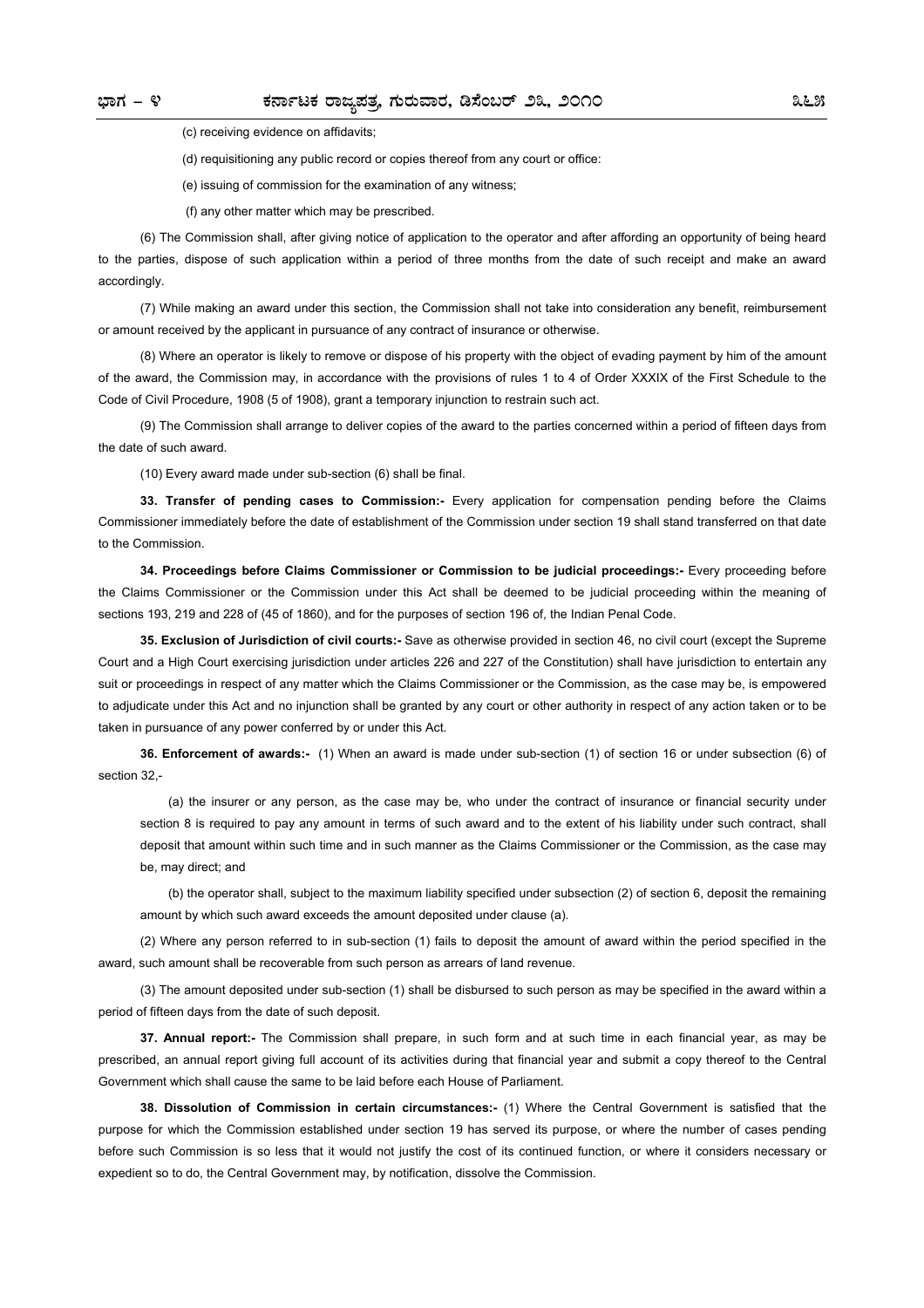(2) With effect from the date of notification of dissolution of Commission under sub-section (1), -

(a) the proceeding, if any, pending before the Commission as on the date of such notification shall be transferred to the Claims Commissioner to be appointed by the Central Government under sub-section (2) of section 9;

(b) the Chairperson and all Members of the Commission shall be deemed to have vacated their offices as such and they shall not be entitled to any compensation for premature termination of their office;

(c) officers and other employees of the Commission shall be transferred to such other authority or offices of the Central Government, in such manner, as may be prescribed:

Provided that the officers and other employees so transferred, shall be entitled to the same terms and conditions of service as would have been held by them in the Commission:

Provided further that where an officer or an employee of the Commission refuses to join the services in such other authority or office, he shall be deemed to have resigned and shall not be entitled to any compensation for premature termination of contract of service;

(d) all assets and liabilities of the Commission shall vest in the Central Government.

(3) Notwithstanding the dissolution of the Commission under sub-section (1), anything done or any action taken or purported to have been done or taken including any order made or notice issued or any appointment, confirmation or declaration made or any document or instrument executed or any direction given by the Commission before such dissolution, shall be deemed to have been validly done or taken.

(4) Nothing in this section shall be construed to prevent the Central Government to establish the Commission subsequent to the dissolution of the Commission in accordance with the provisions of this Act.

### **CHAPTER VI**

#### **OFFENCES AND PENALTIES**

### **39. Offence and penalties:-** (1) Whoever -

(a) contravenes any rule made or any direction issued under this Act; or

(b) fails to comply with the provisions of section 8; or

(c) fails to deposit the amount under section 36,

shall be punishable with imprisonment for a term which may extend to five years or with fine or with both.

(2) Whoever fails to comply with any direction issued under section 43 or obstructs any authority or person in the exercise of his powers under this Act shall be punishable with imprisonment for a term which may extend to one year or with fine or with both,

**40. Offences by companies:-** (1) Where an offence under this Act has been committed by a company, every person who at the time the offence was committed, was directly in charge of, and was responsible to, the company for the conduct of the business of the company, as well as the company, shall be deemed to be guilty of the offence and shall be liable to be proceeded against and punished accordingly:

Provided that nothing contained in this sub-section shall render any such person liable to any punishment under this Act, if he proves that the offence was committed without his knowledge or that he exercised all due diligence to prevent the commission of such offence.

(2) Notwithstanding anything contained in sub-section (1), where any offence under this Act has been committed by a company and it is proved that the of offence has been committed with the consent or connivance of, or is attributable to any neglect on the part of, any director, manager, secretary or other officer of the company, such director, manager, secretary or other officer shall also be deemed to be quilty of that offence and shall be liable to be proceeded against and punished accordingly.

Explanation. - For the purposes of this section,-

- (a) "company" means any body corporate and includes a firm or other association of individuals;
- (b) "director", in relation to a firm, means a partner in the firm.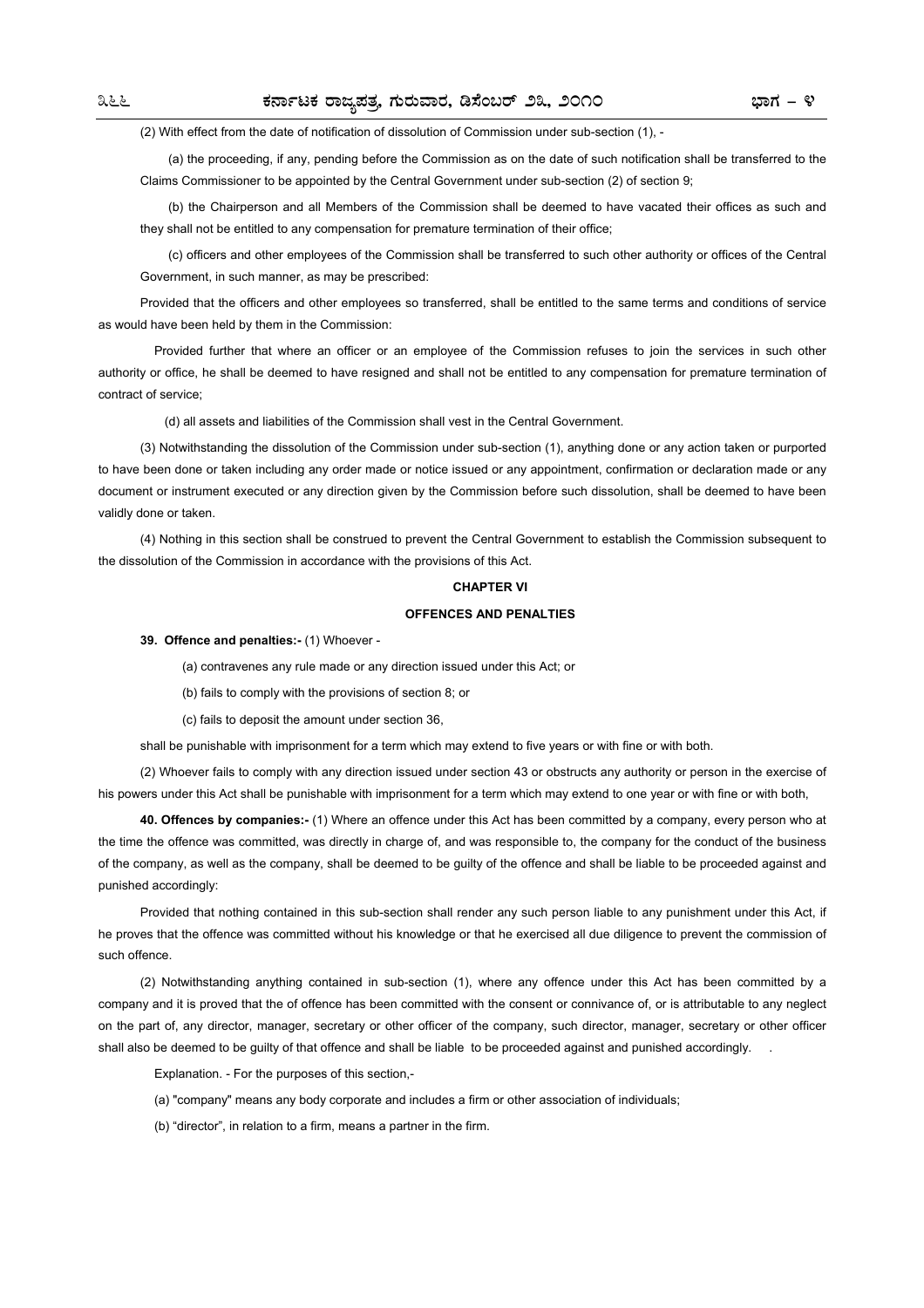Act.

**41.Offences by Government Departments:-** Where an offence under this Act has been committed by any Department of the Government, the Head of the Department shall be deemed to be guilty of the offence and shall be liable to be proceeded against and punished accordingly:

Provided that nothing contained in this section shall render such Head of the Department liable to any punishment if he proves that the offence was committed without his knowledge or that he exercised all due diligence to prevent the commission of such offence.

**42. Cognizance of offences:-** No court inferior to that of a Metropolitan Magistrate or a Judicial Magistrate of the first class shall try any offence under this Act:

Provided that cognizance of such offence shall not be taken except on a complaint made by the Central Government or any authority or officer authorised in this behalf by that Government.

#### **CHAPTER VI**

#### **MISCELLANEOUS**

**43. Power to give directions:-** The Central Government may, in exercise of its powers and performance of its functions under this Act, issue such directions, as it may deem fit, for the purposes of this Act, to any operator, person, officer, authority or body and such operator, person, officer, authority or body shall be bound to comply with such directions.

**44. Power to call for information:-** The Central Government may call for such information from an operator as it may deem necessary.

**45. Exemption from application of this Act:-** The Central Government may, by notification, exempt any nuclear installation from the application of this Act where, having regard to small quantity of nuclear material, it is of the opinion that the risk involved is insignificant.

**46. Act to be in addition to any other law:-** The provisions of this Act shall be in addition to, and not in derogation of, any other law for the time being in force, and nothing contained herein shall exempt the operator from any proceeding which might, apart from this Act, be instituted against such operator.

**47. Protection of action taken in good faith:-** No suit, prosecution or other legal proceedings shall lie against the Central Government or the person, officer or authority in respect of anything done by it or him in good faith in pursuance of this Act or of any rule or order made, or direction issued, thereunder.

**48. Power to make rules:-** (1) The Central Government may, by notification, make rules for carrying out the purposes of this

(2) In particular, and without prejudice to the generality of the foregoing powers such rules may provide for:-

(a) the other financial security and the manner thereof under sub-section (I) of section 8;

 (b) the salary and allowances payable to and the other terms and conditions of service of Claims Commissioner under section 11;

(c) the procedure to be followed by Claims Commissioner under sub-section (1) of section 12;

(d) the person to be associated by Claims Commissioner and the manner thereof, under sub-section (2) of section 12;

(e) the remuneration, fee or allowances of associated person under sub-section (3) of section 12;

(f) any other matter under clause (f) of sub-section (4) of section 12;

(g) the form of application, the particulars it shall contain and the documents it shall accompany, under sub-section (1)of section 15;

(h) the salary and allowances payable to and other terms and conditions of service of Chairperson and other Members, under section 22;

(i) the powers of Chairperson under section 29;

(j) the salary and allowances payable to and the terms and other conditions of service of officers and other employees of the Commission, under sub-section (2) of section 30;